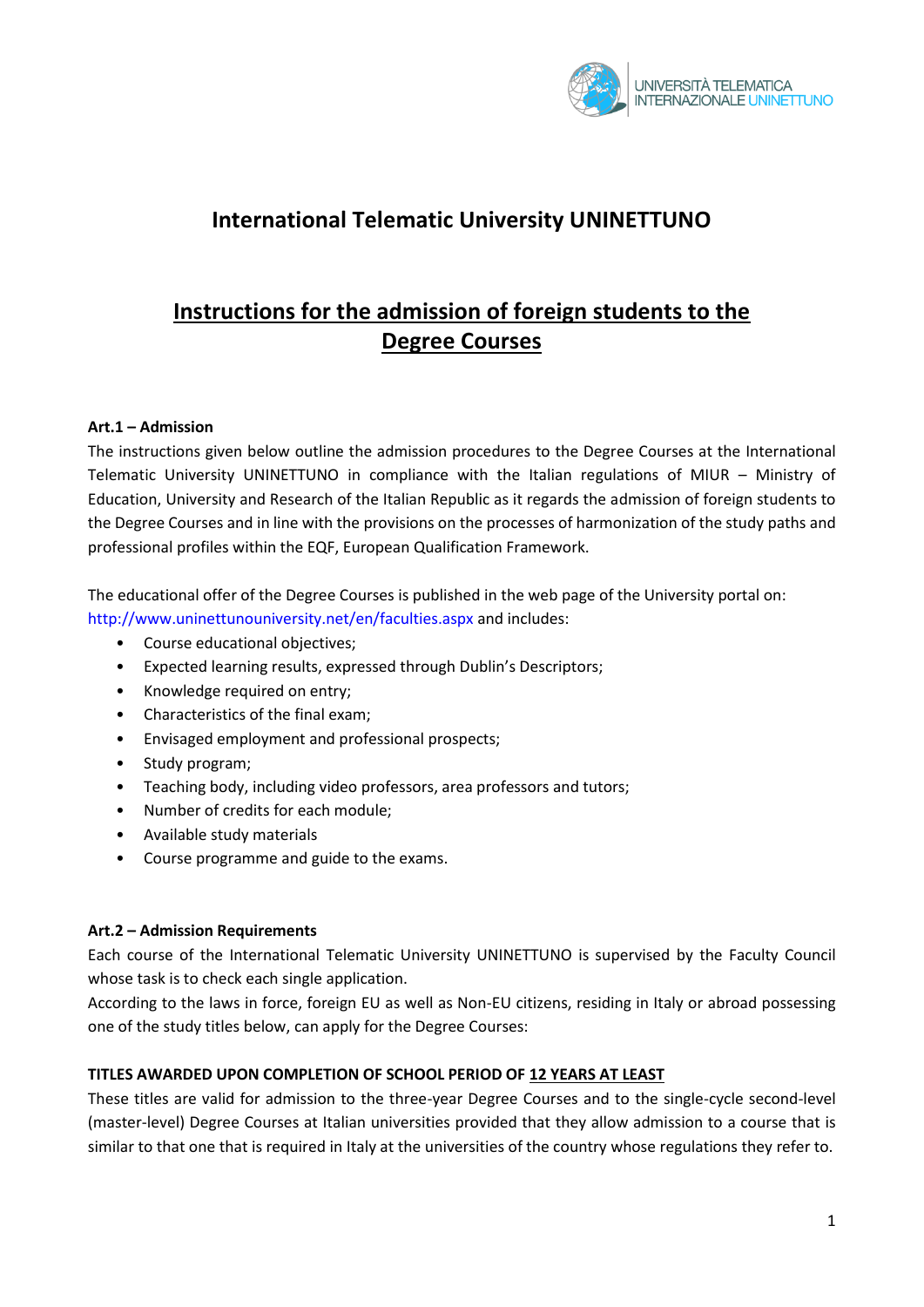

In counting the twelve years you have to take into account, where applicable, a pre-school year provided that:

- Attendance to this year is compulsory and integral part of the curriculum;
- The program includes teaching of reading and writing of the mother tongue and the first elements of arithmetic calculus;
- This year is not before the sixth year of age.

### **TITLES AWARDED UPON COMPLETION OF SCHOOL PERIOD LASTING LESS THAN 12 YEARS**

The students will have to submit, apart from their school-leaving diploma in original, an academic certification stating that they have passed all the envisaged exams:

- For the first year of university study, if the local school system lasts eleven years;
- For the first two academic years, if the local school system lasts ten years.

In Italy this academic certification, that is complementary to secondary school titles awarded with less than twelve years of schooling, allows only the matriculation to the first academic year and not enrolment with course shortening.

The final post-secondary study final title awarded in a non-university higher school institute can be accepted as am integrative title for a school period lasting less than 12 years.

## **TITLES AWARDED BY UNIVERSITY INSTITUTIONS OF ECCLESIASTICAL STUDIES BASED IN ITALY APPROVED BY THE HOLY SEE**

These titles will have to be authenticated by the ecclesiastical authorities concerned and duly legalized by the Prefecture of Rome (Ufficio Bollo - Stamp Office). Applicants holding such authenticated and legalized titles submit to the University or Representation concerned only a photocopy of the title itself and give the original after the admission tests, upon actual enrolment.

#### **USA HIGH SCHOOL TITLE**

As it regards matriculation to the first academic year, this title has to be followed and integrated: by two complete years of a further "College" course and by the achieved qualification to pass to the second year and the successful completion of the four "US Advanced Placements" (APs), in several subjects linked to the requested university study course. If one of the "Aps" is in Italian it hasto be considered valid for all academic courses.

#### **BRITISH TITLES**

These titles allow for matriculation if they state that at least six passed exams in different subjects and among them three advanced-level ones (A level) linked to the requested degree course or the university diploma ("course requirements"). If an advanced-level exam passed is in "Italian", it is valid also for all academic courses.

#### **GREEK – "APOLITYRION" TITLES**

These titles allow for matriculation only if awarded starting from the sufficient minimal average grade of 10 out of 20. In addition, all applicants possessing a study title equivalent to the Italian first-cycle three-year degree title, further to the positive assessment by the Study Course Commission concerned, that may also establish a situation of training debits, are entitled to access the second-cycle degree courses.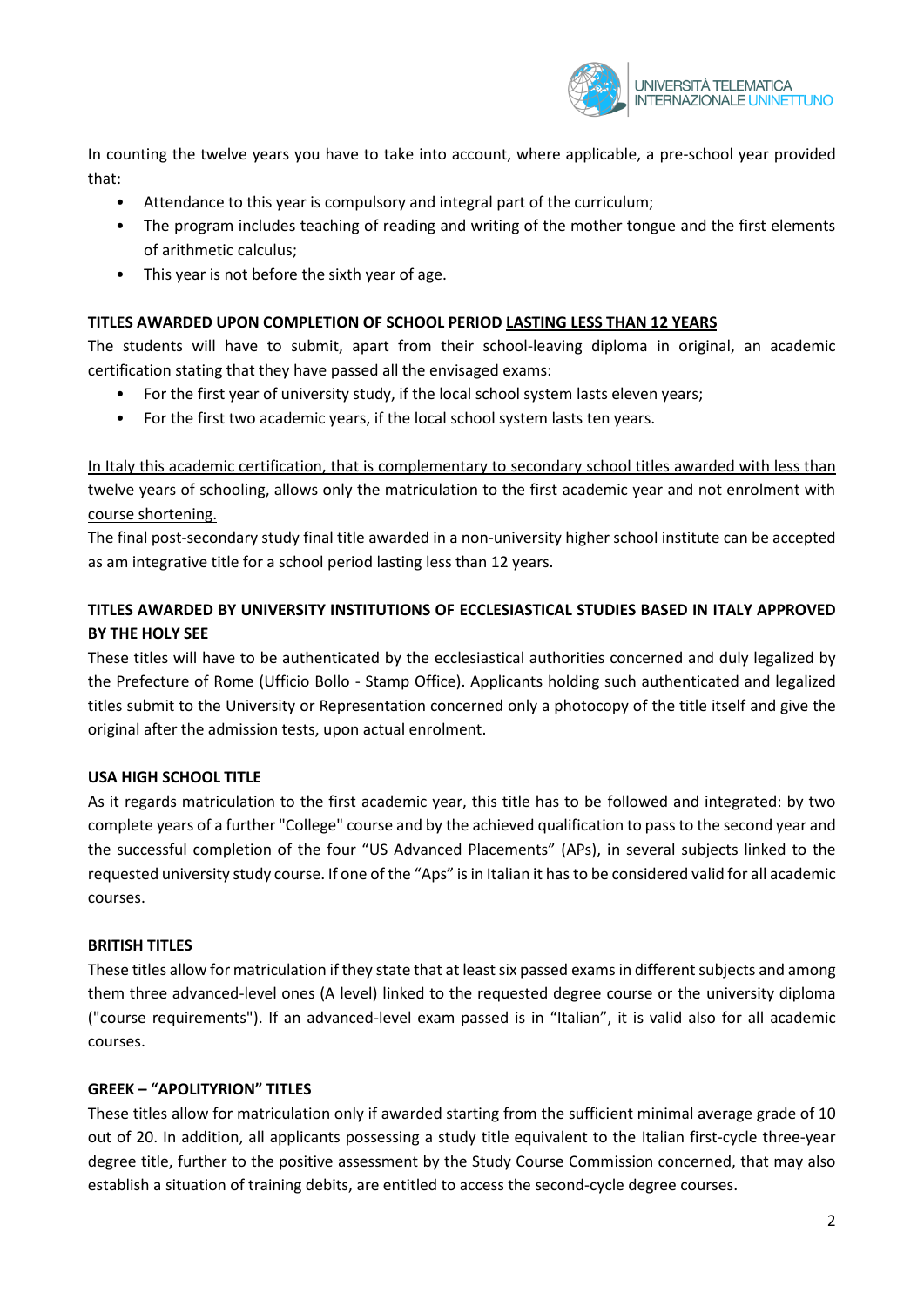

#### **Art.3 – Documents required from those possessing a foreign title**

**EU or Non- EU citizens**, residing in Italy or abroad, possessing an **Italian study title** or study title **awarded abroad** that will be deemed equivalent to the Italian academic titles required to be admitted to the Degree Course in terms of duration and content by the concerned academic board, are entitled to apply for admission to the Degree Course.

With the purpose of supporting the process of integration and internationalisation of the European universities, the International Telematic University UNINETTUNO relies on the study titles equivalence criteria established by the EQF, European Qualification Framework.

Applicants possessing foreign study titles interested in a three-year Degree Course, in Second-Cycle or Single-Cycle Degree Course, will have to submit:

- 1. High School Diploma in original or other certificate valid to all effects, awarded after at least 12 year of schooling, including official translation in the Italian language and relative legalization document;
- 2. Declaration of value of the title, issued by Italian Representation of the Country to which the school awarding the title belongs;
- 3. For those possessing study titles awarded at the end of school period lasting less than twelve years, please refer to what is written in art. 2.

Instead, applicants possessing foreign titles interested in Second-Cycle Degree Course (two-year course) will have to submit:

- 1. Academic title awarded at a University or a post-secondary title awarded in non-University Higher Institute allowing, in the local country, continuing further university studies (only in the case in which the secondary study titles was awarded upon completion of at least 12-year schooling period). Official translation in the Italian language and consular legalization of the title.
- 2. Declaration of value of the title issued by the Italian Diplomatic Representation competent for the territory;
- 3. University certificate duly checked by the Diplomatic Representation stating the exams passed as well as each discipline, detailed programs and hours of theoretical-practical training activity envisaged for the title awarded. The post-secondary studies (exams and credits) already completed can be stated by the "diploma supplement", in countries where applicable.

These documents will have to be sent to: International Telematic University UNINETTUNO – Students Secretariat - Corso Vittorio Emanuele II, 39 – 00186 Rome (Italy).

In any way, enrolment is subject to the assessment of the applicability of the title by the Council of the Degree Course for the exclusive purpose of the enrolment to it.

#### **Art.4 – Matriculation**

Further to the assessment of the validity of the admission requirements by the Council of the Degree Course, the matriculation on the register of the University Students of the MIUR – Italian Ministry of Education, University and Research, will be deemed completed upon payment of the enrolment fees.